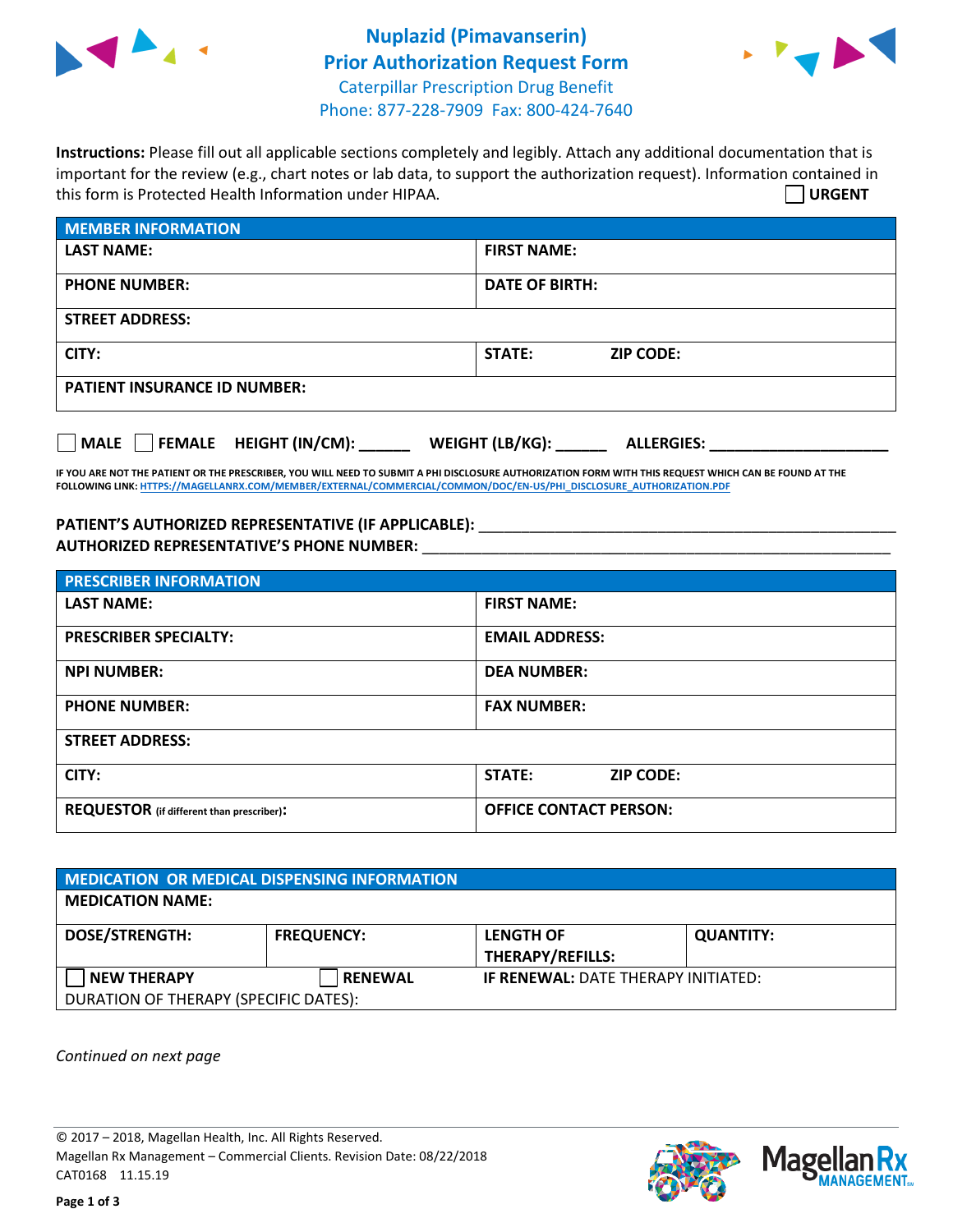



| <b>MEMBER'S LAST NAME:</b> NAME:<br><b>MEMBER'S FIRST NAME:</b>                                                                                         |                                                                                                                                                                                                                                                                                                                              |                                                       |
|---------------------------------------------------------------------------------------------------------------------------------------------------------|------------------------------------------------------------------------------------------------------------------------------------------------------------------------------------------------------------------------------------------------------------------------------------------------------------------------------|-------------------------------------------------------|
|                                                                                                                                                         | 1. HAS THE PATIENT TRIED ANY OTHER MEDICATIONS FOR THIS CONDITION?                                                                                                                                                                                                                                                           | YES (if yes, complete below)<br><b>NO</b>             |
| <b>MEDICATION/THERAPY (SPECIFY</b><br>DRUG NAME AND DOSAGE):                                                                                            | <b>DURATION OF THERAPY (SPECIFY</b><br>DATES):                                                                                                                                                                                                                                                                               | <b>RESPONSE/REASON FOR</b><br><b>FAILURE/ALLERGY:</b> |
| <b>2. LIST DIAGNOSES:</b>                                                                                                                               |                                                                                                                                                                                                                                                                                                                              | ICD-10:                                               |
|                                                                                                                                                         |                                                                                                                                                                                                                                                                                                                              |                                                       |
| PRIOR AUTHORIZATION.                                                                                                                                    | 3. REQUIRED CLINICAL INFORMATION: PLEASE PROVIDE ALL RELEVANT CLINICAL INFORMATION TO SUPPORT A                                                                                                                                                                                                                              |                                                       |
| <b>Clinical information:</b>                                                                                                                            |                                                                                                                                                                                                                                                                                                                              |                                                       |
| psychosis? $\square$ Yes $\square$ No Please submit documentation                                                                                       | Does the patient have a diagnosis of hallucinations and delusions associated with Parkinson's disease                                                                                                                                                                                                                        |                                                       |
| $\Box$ Yes $\Box$ No Please submit documentation                                                                                                        | Was patient diagnosed with dementia prior to, or concurrent with, their diagnosis of Parkinson's disease?                                                                                                                                                                                                                    |                                                       |
|                                                                                                                                                         | Is the requested medication prescribed by a neurologist or psychiatrist/psychologist? $\Box$ Yes $\Box$ No                                                                                                                                                                                                                   |                                                       |
|                                                                                                                                                         | Has the patient had a psychiatric consultation or a consultative evaluation by a neuropsychologist? $\Box$ Yes $\Box$ No<br>Copy of consultation report must be included, confirming diagnosis and recommendation for Nuplazid                                                                                               |                                                       |
| Reauthorization:<br>If this is a reauthorization request, answer the following:                                                                         |                                                                                                                                                                                                                                                                                                                              |                                                       |
| showing an assessment of disease response? □ Yes □ No<br>Consultation report must be submitted                                                          | Does the patient have a follow up consultation report from a psychiatrist/psychologist or neuropsychologist                                                                                                                                                                                                                  |                                                       |
| physician feels is important to this review?                                                                                                            | Are there any other comments, diagnoses, symptoms, medications tried or failed, and/or any other information the                                                                                                                                                                                                             |                                                       |
|                                                                                                                                                         |                                                                                                                                                                                                                                                                                                                              |                                                       |
| information is received.                                                                                                                                | Please note: Not all drugs/diagnosis are covered on all plans. This request may be denied unless all required                                                                                                                                                                                                                |                                                       |
|                                                                                                                                                         | ATTESTATION: I attest the information provided is true and accurate to the best of my knowledge. I understand that<br>the Health Plan, insurer, Medical Group or its designees may perform a routine audit and request the medical<br>information necessary to verify the accuracy of the information reported on this form. |                                                       |
| Prescriber Signature or Electronic I.D. Verification:                                                                                                   |                                                                                                                                                                                                                                                                                                                              | Date:                                                 |
| © 2017 - 2018, Magellan Health, Inc. All Rights Reserved.<br>Magellan Rx Management - Commercial Clients. Revision Date: 08/22/2018<br>CAT0168 11.15.19 |                                                                                                                                                                                                                                                                                                                              | <b>Magellar</b>                                       |